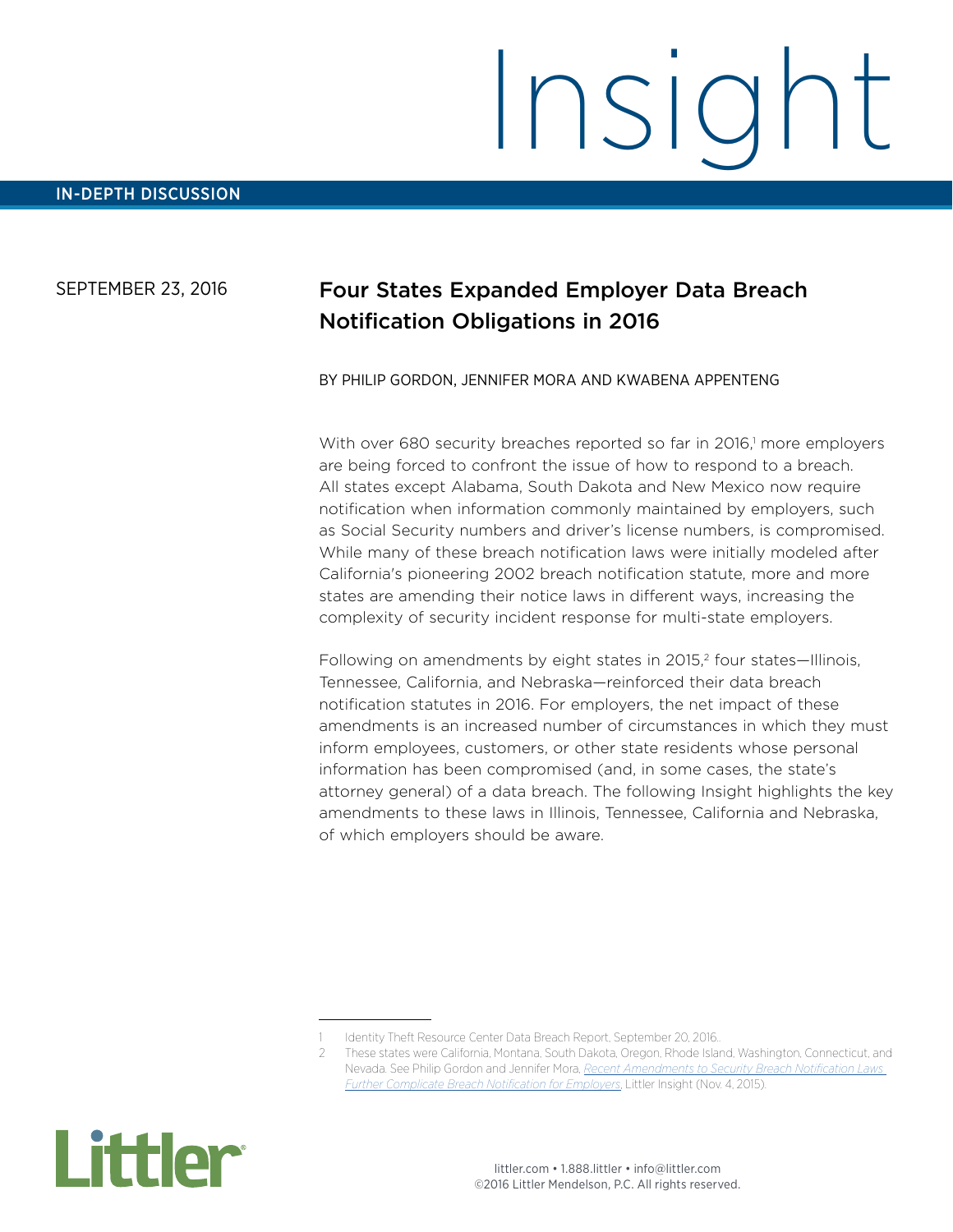## A Breach of Encrypted Information Can Now Trigger a Notification Obligation

# *Tennessee Now Requires Notification of a Breach Within 45 Days, Even if the Compromised Personal Information is Encrypted*

In March, Tennessee made its data breach notification law the strictest in the country by requiring Tennessee residents to be informed of a data breach, regardless of whether the compromised information is encrypted. Effective July 1, 2016, the Tennessee Code now defines a breach as any "unauthorized acquisition of computerized data that materially compromises the security, confidentiality, or integrity of personal information maintained by the information holder."<sup>3</sup> Personal information is defined as an individual's first name or first initial and last name, in combination with the individual's: : (1) Social Security number (SSN); (2) driver's license number; or (3) information that would permit access to a financial account.

Prior to this amendment, Tennessee, like all other states with data breach laws, required notification of a data breach only if the compromised personal information was unencrypted. Tennessee is now the only state in the country that requires notification of a breach of encrypted personal information.

Tennessee coupled this expansion of the notification obligation with a reduction in the period of time in which a Tennessee resident must be informed of a breach. Tennessee now requires notification within 45 days from the discovery of the breach, or notification by a service provider that it has discovered a breach. This 45-day period can be tolled to enable law enforcement to complete a criminal investigation.

Lastly, the amendments to the Tennessee Code clarified that its notification requirement encompasses situations where an employee who may have authority to receive or obtain personal information, intentionally uses the personal information for an unlawful purpose.

## *Illinois, California and Nebraska Require Notification of a Breach if the Encryption Key is Disclosed in the Breach*

Without going as far as Tennessee, Illinois, California and Nebraska also enacted amendments to their data breach notification laws that limit the ability to avoid notification because the compromised personal information was encrypted or redacted. Under these states' amended laws, if encrypted or redacted personal information is breached, notification is still required if information needed to unencrypt or unredact the personal information is acquired with the encrypted personal information. All of these states define "personal information" to include, among other things, an individual's SSN, driver's license number, and information that would permit access to the individual's financial account. This situation could arise, for example, if a hacker obtains a decryption key along with an encrypted file containing personal information.

### Illinois and Nebraska Expand Categories of Trigger Data

Illinois and Nebraska join California, Florida, Nevada, and Wyoming in deeming log-in credentials to be personal information, the compromise of which triggers breach notification obligations ("trigger data").

<sup>3</sup> Tenn. Code § 47-18-2107(a)(1).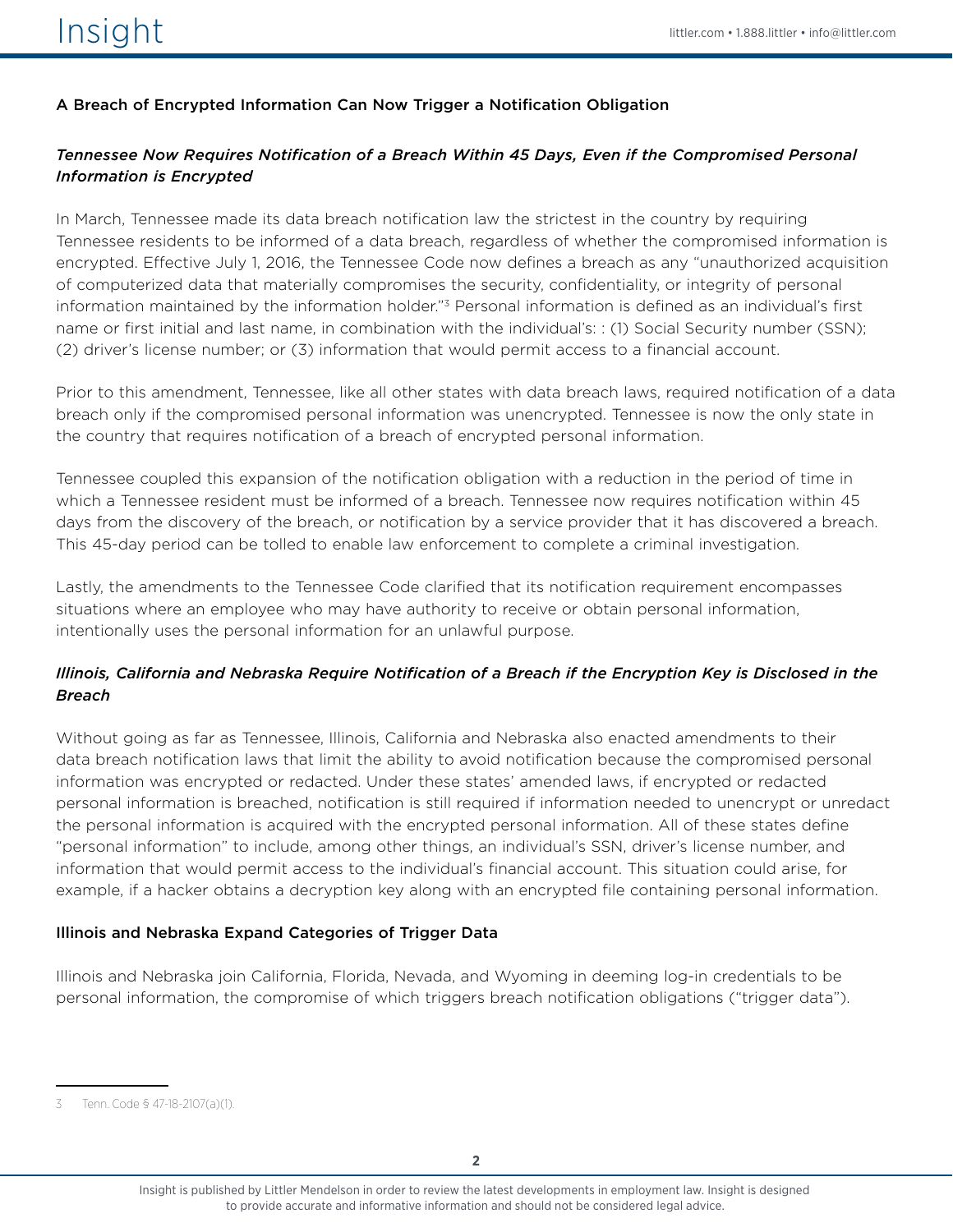In June, Illinois enacted several amendments to its data breach notification law, titled the Personal Information Protection Act (PIPA). Set to take effect on January 1, 2017, the amended version of PIPA expands the categories of trigger data to include:

- Health insurance information;
- Medical information;
- Unique biometric data; and
- An individual's user name or email address, in combination with a password or security question and answer that would permit access to an online account, i.e., log-in credentials.

The amendments to PIPA provide that an entity that suffers a breach involving an Illinois resident's log-in credentials can notify the Illinois resident of the breach in electronic form. The notice must direct the individual to "promptly change his or her user name or password and security question or answer."4

The amendments to Nebraska's data notification statute, titled the Financial Data Protection and Consumer Notification of Data Security Breach Act of 2006, which took effect in July 2016, similarly expands the list of trigger data to include "a user name or email address, in combination with a password or security question and answer, that would permit access to an online account."

#### Nebraska and Illinois Add Obligations to Notify the State's Attorney General of a Breach

Under the amendments to the Nebraska law, where notification of a breach is required to be given to a Nebraska resident, the entity suffering the breach must also notify Nebraska's Attorney General. However, Nebraska does not require that its residents receive notice of a breach merely because trigger data is disclosed; Nebraska requires notification only when, following an investigation, the organization determines that trigger data "has been or will be used for an unauthorized purpose." This likelihood of harm standard ensures that employers will not have to notify the Nebraska Attorney General of every data security incident that occurs.

Illinois also amended PIPA to require notice to the Illinois Attorney General of any data breach that impacts more than 250 Illinois residents. This notice must be provided within the sooner of 45 days of the discovery of the breach, or when notification of the breach is sent to Illinois residents. The notification must detail:

- The types of personal information compromised in the breach;
- The number of Illinois residents affected by the breach at the time of notification;
- Any steps the company has taken or plans to take relating to notification of the breach to affected individuals; and
- The date and timeframe of the breach, if known at the time notification.

<sup>815</sup> ILCS 530/10(a)(2).